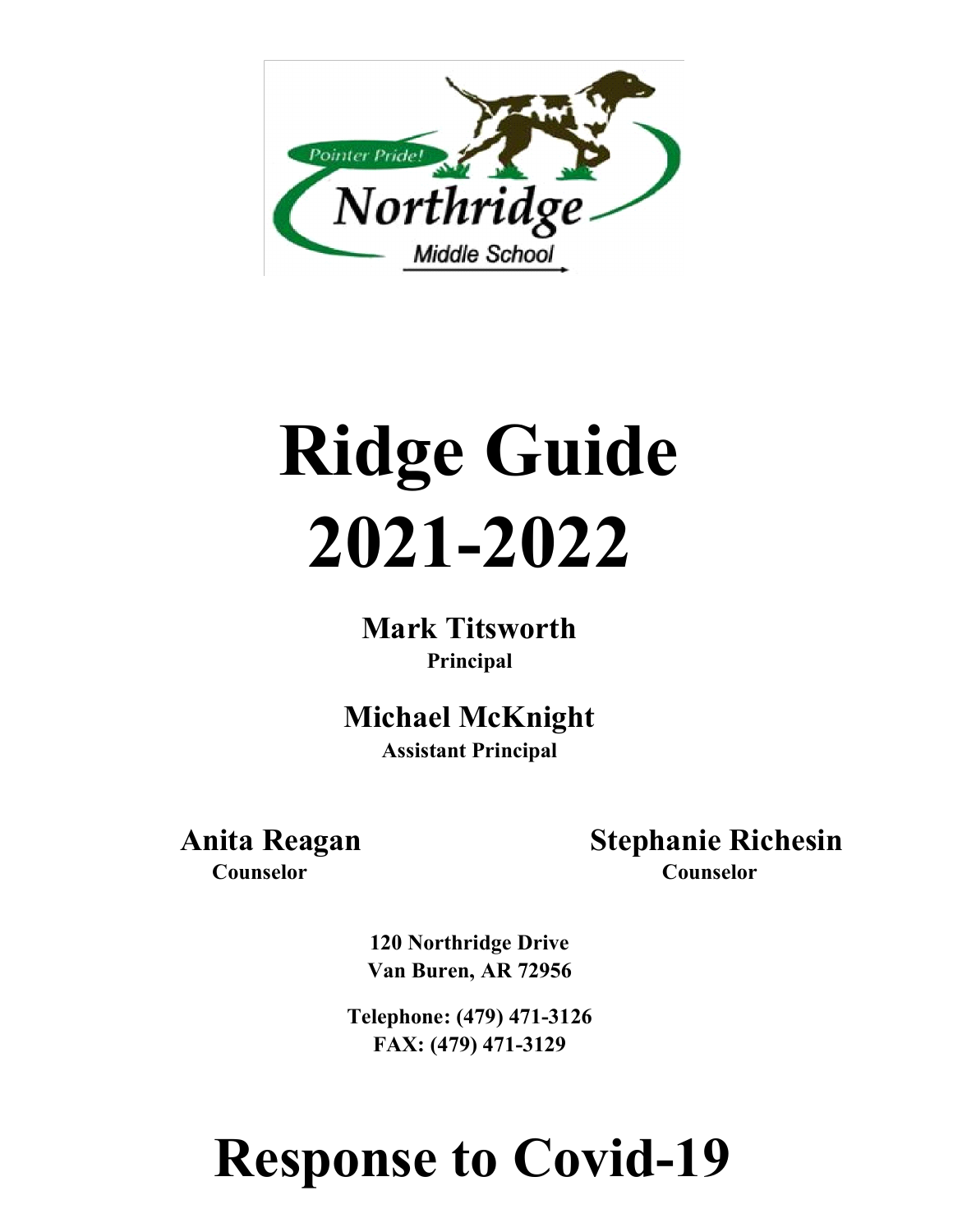#### **SOCIAL DISTANCING**

Social distancing is an effective way to prevent potential infection. Northridge Middle School employees, students, parents, and visitors should practice staying approximately 3-6 feet away from others and eliminating contact with others.

● Interactions/Gatherings – Non-essential/informal meetups and visiting should be avoided

#### **VISITORS ON CAMPUS**

The safety of our staff and students remains the district's primary concern. Visitors will be limited. Parents/guardians will enter the alcove and call the school or speak through the intercom if a child needs to be checked out. The child will be escorted to you and the administrative assistant will check the student out.

Parents will not be allowed to eat with their child to protect the health of our office staff and other students in the cafeteria. Northridge will support the guideline of no non-essential guests on campus and limit entry into the building.

#### **COMMUNICATION METHODS**

To stay updated on the most up-to-date information:

- 1. Teachers, students, and parents need to check their email often.
- 2. Visit our district website
- 3. Follow our social media platforms (Facebook, Twitter, Instagram)
- 4. Google Classroom Grades 6-8
- 5. Northridge Remind texting group

#### **WATER**

Students will be asked to bring their water bottle or thermos for water to drink throughout the day.

#### **REMOTE LEARNING**

Should we have to go from face-to-face learning to remote learning at home, teachers will continue to teach their curriculum via learning management systems (Google Classroom, etc.) according to their pacing guide using technology resources designed to help students learn from home. Students will have access to individual devices provided by Northridge. Northridge will maintain our Park-to-Learn long-range WIFI service in the school parking lot.

#### **WELCOME**

The teachers and administration of Northridge Middle School (NMS) welcome you to our educational program. We believe the opportunities we offer at NMS will prepare you for success in your future educational career as well as provide you with valuable skills for learning throughout your life. We believe in educating the whole child, providing learning experiences so each student is healthy, safe, engaged, supported, and challenged. Our school is your school. It can be whatever you make it. We trust you will strive to make it outstanding. Our staff and administration will do everything we can to support you along your path to educational success, and we hope your time at NMS will be productive and happy.

#### **POINTER PRIDE**

Our educational philosophy at NMS can be exemplified in one simple theme: POINTER PRIDE! You will see this theme repeated over and over throughout our school. Pointer Pride simply is the commitment our teachers, students, and administrators have to educational, personal/professional excellence, and the traditions we have here at NMS. Our

expectations for our students are high. We will expect you to attempt to do your best in everything you do and will support you as you work to achieve the goals you establish. Your effort is vital to your success.

#### **WHAT IS A POINTER?**

A Pointer:

- Values education and strives to reach his/her potential.
- Sets goals and works to accomplish them.
- Participates in activities and enhances them through his/her involvement.
- Has good attendance.
- Exhibits strong character, integrity, and loyalty.
- Has an optimistic outlook on life.
- Interacts with others in a warm, friendly manner.
- Turns setbacks into victories.
- Recognizes his/her teachers, peers, and family as valuable human beings.
- Takes risks and shares new experiences with others.
- Values friendships.
- Takes pride in his/her accomplishments and celebrates the accomplishments of others.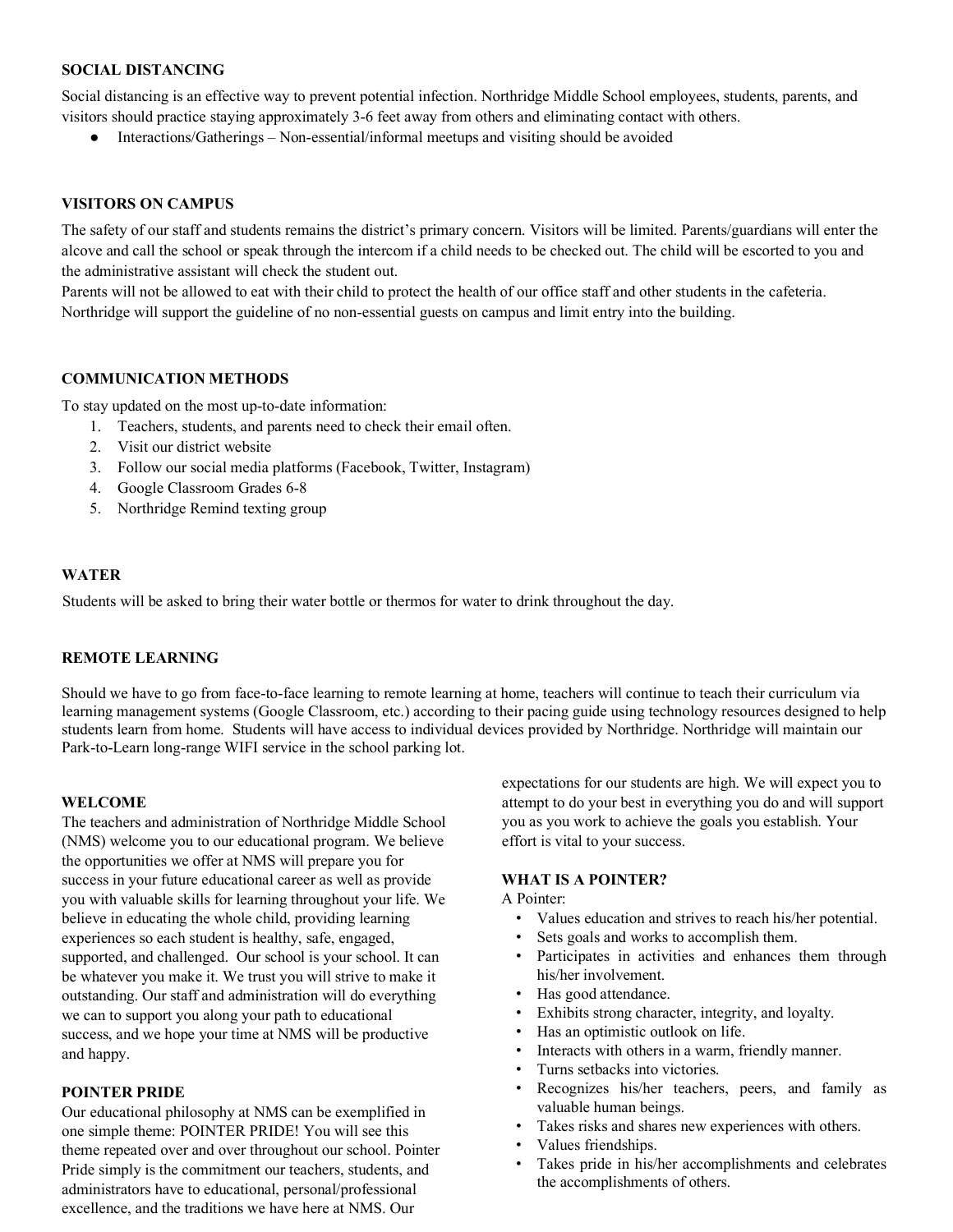• Represents his/her school well at extra-curricular and community events.

A *Pointer of the Year Award* will be given to one 8th grade girl and boy. These students will be selected as the people who best exemplify our spirit and philosophy. *The Pointer of the Year* pictures will be displayed in the office. We hope this tradition will excite and motivate our student body.

#### **DISCIPLINE/EXPECTATIONS**

NMS students will be expected to be obedient to all adult staff members and show proper respect for them at all times.

#### **STUDENT CONDUCT**

Students at NMS are expected to obey all rules and policies established by the school district, NMS, and individual teachers.

#### **CAR DROP-OFF AND PICK-UP**

Students are dropped off and picked up in front of the building only.

#### **BUS RIDERS**

All buses will pick-up and drop off at the back of NMS.

#### **BUS ARRANGEMENTS**

If you need bus information such as times and bus numbers please contact the bus garage at (479) 471-3140.

#### **LUNCH TIMES**

6th Grade: 12:30- 1:00 7th Grade: 11:30 - 12:00 8th Grade: 12:00 - 12:30

# **ADDING MONEY TO CAFETERIA ACCOUNTS**

Please visit[, www.my](http://www.mypaymentsplus.com/)paymentsplus.com

# **Free and Reduced Lunch Application:**

- https://vanburen.strataapps.com
- Paper copies are available upon request.

#### **BELL SCHEDULE**

First Bell 7:50 a.m. Tardy Bell 8:00 a.m. End of Day 3:00 p.m.

# **SCHOOL SUPPLIES**

- ❏ 6-3 prong folders with pockets
- ❏ Colored pencils
- ❏ #2 Pencils
- ❏ Loose-leaf paper-wide ruled
- ❏ Pencil pouch
- ❏ Kleenex
- ❏ 1 package of 3 x 3 Post-Its
- ❏ 5 composition notebooks
- $\Box$  2 glue sticks
- ❏ 7th and 8th Grade- BAND ONLY- 1-inch binder

#### **BUILDING APPEARANCE CODE**

*please refer to Board Policy 4.3.4—Appearance Code* 

- Shorts and skirts should be mid-thigh
- Straps on shirts should be the width of a dollar bill
- Holes in jeans should not be higher than mid-thigh
- Hats are not allowed inside the building

#### **LOST AND FOUND**

Students who find lost articles are requested to take them to the office where they can be claimed by the owner or directed to the lost and found holding area. Lost and found holding will be located on the stage. Items will be discarded every 9 weeks.

NMS does not assume any responsibility for any lost or stolen items.

#### **AUTOMOBILES/BICYCLES/MOTORCYCLES**

Only students with a legal driver's license may be allowed to park on campus. No students shall be allowed to sit in cars adjacent to the campus at any time during the school day. Bicycles are to be parked as soon as you arrive at school and not move until the end of the school day. All automobiles and motorcycles must be registered in the school office. This includes copies of a current driver's license and valid insurance. Failure to register in the office may result in disciplinary action.

#### **TELEPHONE**

A telephone is available for student use in the office. The use will be limited to emergencies or other important messages as determined by the office staff. Students should ask permission before using the phone.

#### **DELIVERIES AND MESSAGES**

Students will be notified when they have a delivery or a message from a parent. Students who have messages will not be notified until the end of class unless the message is an emergency. Students who have deliveries will be notified and may pick them up in the office after school.

#### **PASSES AND PROCEDURE FOR LEAVING SCHOOL**

Students are advised to use the proper procedure for arriving at school and leaving school. Students are not allowed to leave school at any time during the school day without a permit from the school office or a parent/guardian signing them out. A student may sign himself/herself out only if his/her parent or guardian has spoken with an authorized staff member. Students who are late to first-period must check-in at the office to be admitted to class.

> **Advisory Committee**: Mark Titsworth Michael McKnight Anita Reagan Stephanie Richesin Stacey Little Kristin Baxter Alyssa Cockrell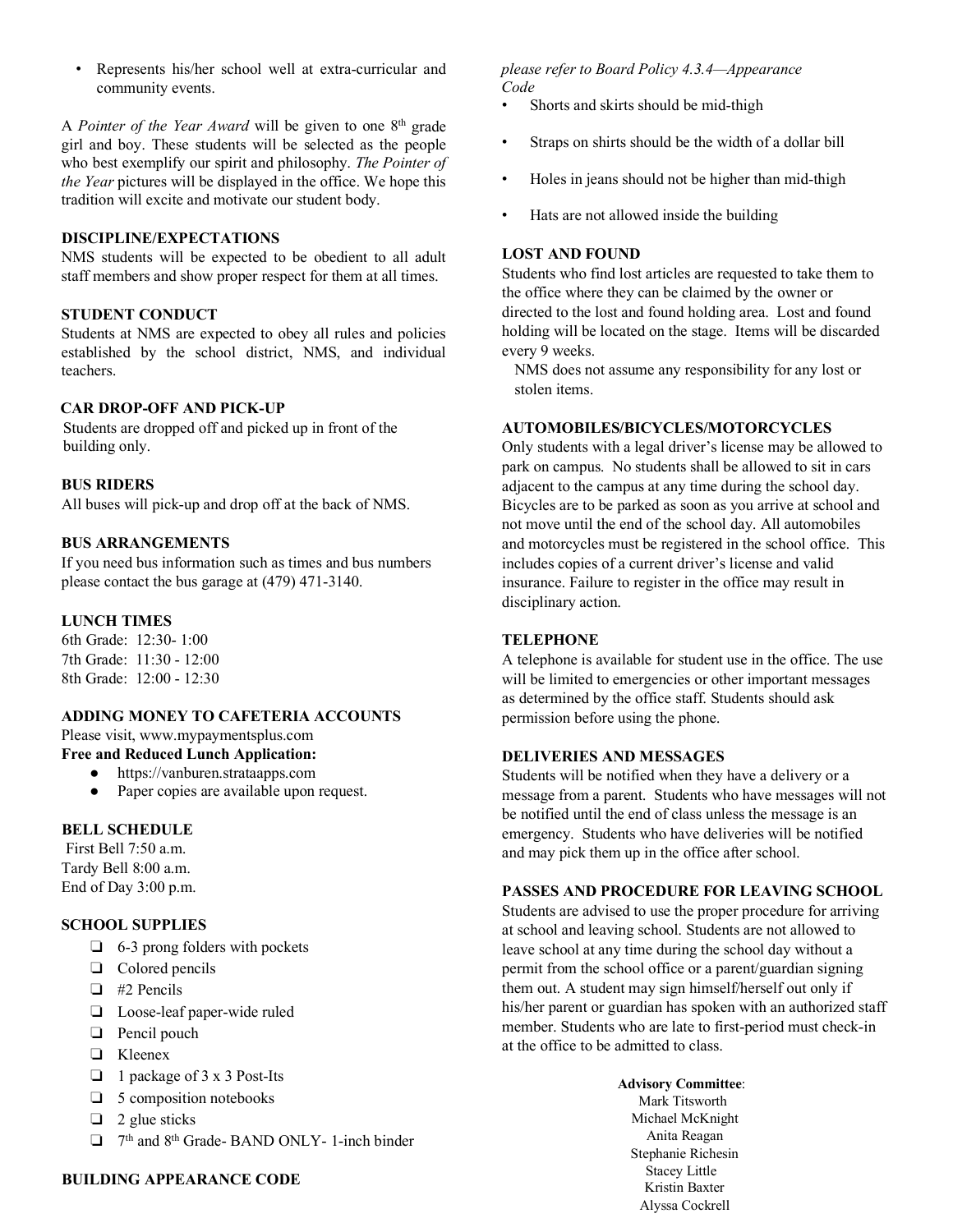# **CELL PHONE AND ELECTRONICS USAGE RULES**

Cell Phones should remain in backpacks throughout the day. Students may use cellphones during their lunchtime once they have gone outside the building.

#### **VIDEO SURVEILLANCE AND OTHER STUDENT MONITORING**

Video/recording devices may be in use in school buildings, on school grounds, and in school vehicles as determined by the VBSD. Refer to policy 4.48.

# **MISCELLANEOUS RULES**

- 1. Public display of affection (hand-holding, inappropriate hugging, kissing, etc.) will not be permitted.
- 2. Food is **not** permitted outside of the lunchroom area unless students are given permission by a faculty member. Only water is permitted out of the lunchroom area.

#### **DETENTION**

Lunch detentions may be assigned by classroom teachers. The teacher may email or call the parent. The student will report to lunch detention in the designated area of the cafeteria with school work. Students will be allowed to get lunch from the cafeteria or bring a sack lunch from home. If a student is absent on an assigned lunch detention day, he/she will make up the detention on the next school day he/she is present.

#### **IN-SCHOOL SUSPENSION (ISS)**

The following guidelines will apply to the ISS Detention program:

1. Students may be assigned ISS for various discipline problems and may be assigned to ISS for various

#### **NORTHRIDGE MIDDLE SCHOOL Parent Involvement Plan Summary 2021-2022**

We believe that a partnership must exist between our parents and our school. We promote positive communication between the school and our students' homes. The school provides a variety of opportunities for parents to be involved in activities supporting our school. We believe teachers have a responsibility to provide the needed framework for parents to nurture their child's formal instruction at home. We will provide materials that can successfully be used at home to reinforce the academic success of children. The district will reserve a minimum of 1% of the Title I, Part A allocation for parental involvement (\$20,000.00). It is our goal to provide an atmosphere where parents are able to express their views and to assist in problem-solving. We want parents to understand that we view them as joint policy and decision-makers and plan to emphasize their roles as advocates.

Our goals for this school year are as follows:

# **School staff will use a variety of communication strategies to provide additional information to parents and to increase parental involvement in supporting classroom instruction.**

Annual report to the public, informational packets for each parent, survey for parent regarding his/her interests in volunteering, school handbook, parent workshops, newsletters, positive phone contacts, Remind 101, school's social media sites, report cards, athletic nights, and orientation for new students.

# **The school will hold parent meetings, conferences, and activities regularly throughout the year to increase parental involvement and build staff and parent capacity to engage in these types of efforts.**

The school will hold regular meetings to keep parents informed about their child's learning. The school will provide instruction to parents to help with learning activities in the home that will help enhance their child's learning. The school will provide reading and math nights. The school will hold two conferences with parents.

lengths of time, ranging from one period to several days.

- 2. Students are not counted absent while serving an ISS penalty. Daily assignments, tests, or other work completed according to ISS guidelines will be graded as though the student were present in class.
- 3. Full day ISS students will follow the following guidelines.
	- Absolutely no talking will be permitted in ISS or during breaks or lunch.
	- Students will be expected to be in ISS on time with all necessary class materials (paper, pencil, books, etc.).
	- Students who cannot complete their assignments in ISS may complete them as homework if the supervisor determines the need to do so. The supervisor may make additional assignments.
	- ISS students will remain in ISS until 3:00 p.m.
	- Students who disrupt the ISS detention center will receive longer detention, or be suspended from school.
	- Students who repeatedly are assigned to ISS will be suspended from school.

#### **BULLYING PREVENTION**

*please refer to Board Policy 4.3.6—STUDENT CONDUCT -BULLYING*

**Information contained in this guide does not supersede the Van Buren School District Policy.**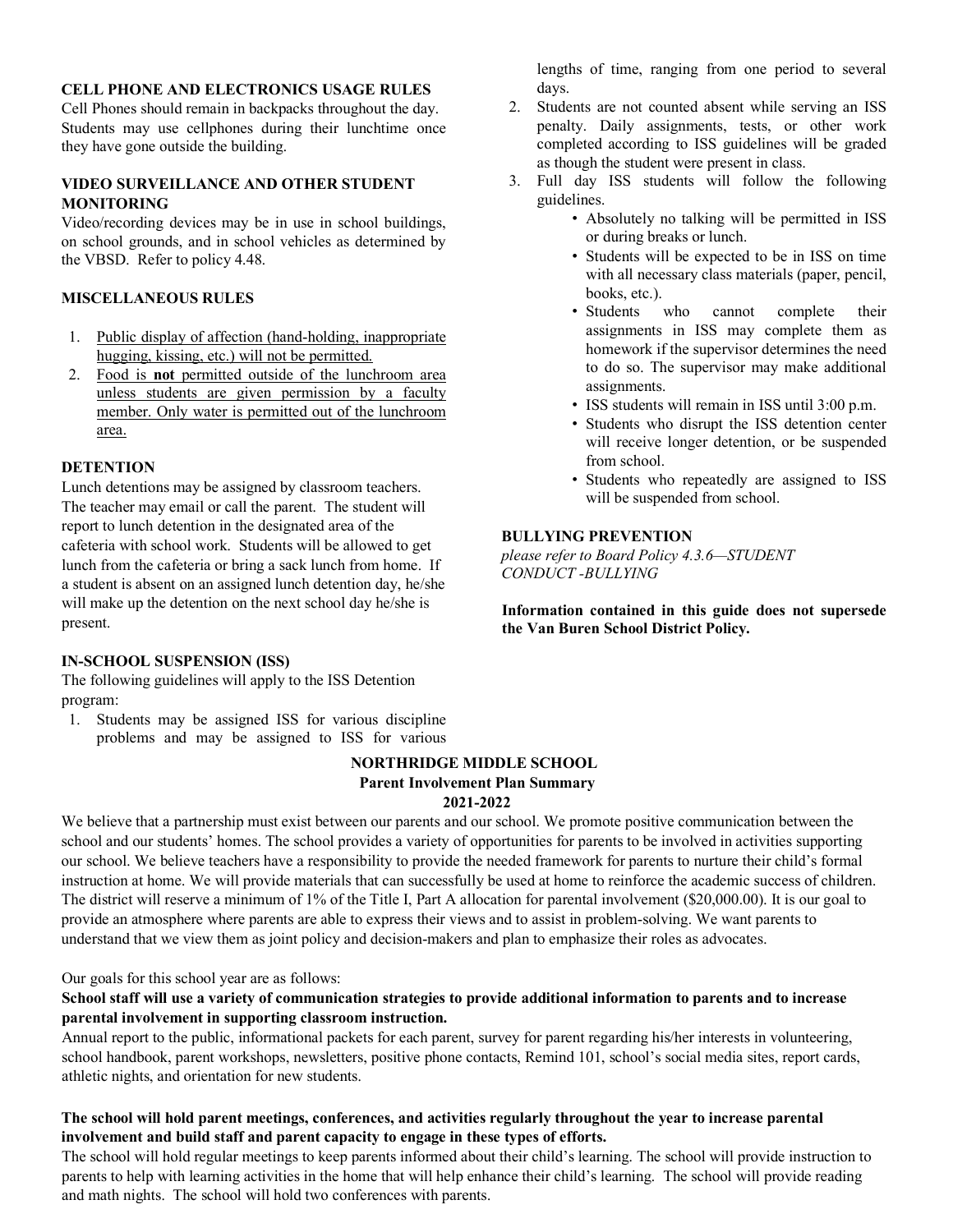# **The school will provide information to parents about volunteer opportunities.**

The school will provide a list of volunteer opportunities and solicit ideas for other types of volunteer efforts for parents/guardians. The school will provide parents and community members with information to make the experience pleasant and successful.

#### **The school will provide an opportunity for parents to engage in decision–making processes regarding the school's program.**

The school will involve parents/guardians on school improvement committees and curricular and instructional review committees. **The school will provide a parent resource center for parents.** 

**The school will engage parents in an evaluation of parental involvement efforts.**

# **Non-Nutritional Days**

The Arkansas Department of Education has passed rules governing nutrition. standards in Arkansas Public Schools. These rules have an effect on what food item parents are allowed to send to school.

Please note the following rules, sign, and return the bottom portion Indicating you have read and understand.

- Elementary students will not have access to vended (sold or given away) food and beverage Items anytime, anywhere on school premises during the declared school day.
- This does not apply to students with special needs Indicated in the student IEP or to school nurses providing health care to individual students.
- Students may be given any food and/or beverage Items for up to nine (9) different school events each school year to be determined and approved by school officials.
- Nutritional foods may be used for instructional purposes. The school, as part of the planned Instructional program, may also distribute nutritional snacks (kindergarten snacks for example).
- This does not restrict what parents may provide for their own child's lunch or snack.
- To meet state regulations (law), we must ask parents not to provide food/beverage Items to other children at school for events such as birthday parties. Parents may provide food/beverage Items upon request to support one of up to nine (9) allowable events such as Valentine's Day.

# **HEALTH SCREENINGS (state mandated)**

#### **Vision: (A.C.A. 6-18-1501)**

Act 1438 of 2005 requires students in grades PreK, KF, 1, 2, 4, 6, 8, and transfer students to have an eye and vision screen. Only failure notifications are sent home. A child who does not pass the screening shall be required to have an exam conducted by an optometrist or ophthalmologist within 60 days of receipt of the screening report and show proof of the exam. Parents needing financial assistance should contact the school nurse.

**Hearing**: Hearing screens are mandated for students in grades PreK, K, 1, 2, 4, 6, 8, and transfer students. Only failure notices are sent home. Parents have 60 days to show proof that a doctor or audiologist examined their child.

# **- Insurance is billed for students covered under Medicaid/Arkansas Kids 1st will be billed, where applicable, for hearing and vision screenings conducted at school unless notified in writing, by parents to decline within 60 days of receipt of the handbook.**

#### **BMI**: (ARK Code 20-7-133 and 3.04)

Act 1220 requires students in grades KF, 2, 4, 6, 8, and 10 to have their height and weight assessed. A parent who refuses to have their child assessed must provide a written request of the refusal to the school. Screening results will be sent home only upon request of the parent/legal guardian.

#### **Scoliosis**: Act 95 of 1989 and Act 41 of 1987

The acts require girls in 6<sup>th</sup> grade and all students in 8<sup>th</sup> grade be screened for scoliosis. Parents of a child who fails the screening will be sent an information letter stating the need to see a licensed physician. A parent, who refuses to have their child screened, must provide a written request of refusal to the school.

**Release of Information:** I hereby authorize emergency medical services for my child. I give VBSD staff permission to give my child first aid treatment with OTC ointments and pain relieving sprays, cough drops, band aids and bandages. I hereby authorize the Van Buren School District Health Services to share or discuss my child's health issues with any pertinent person.

After reading the Northridge Middle School student handbook with your child, this page must be signed, dated and returned to school.

#### Mark Titsworth, Principal